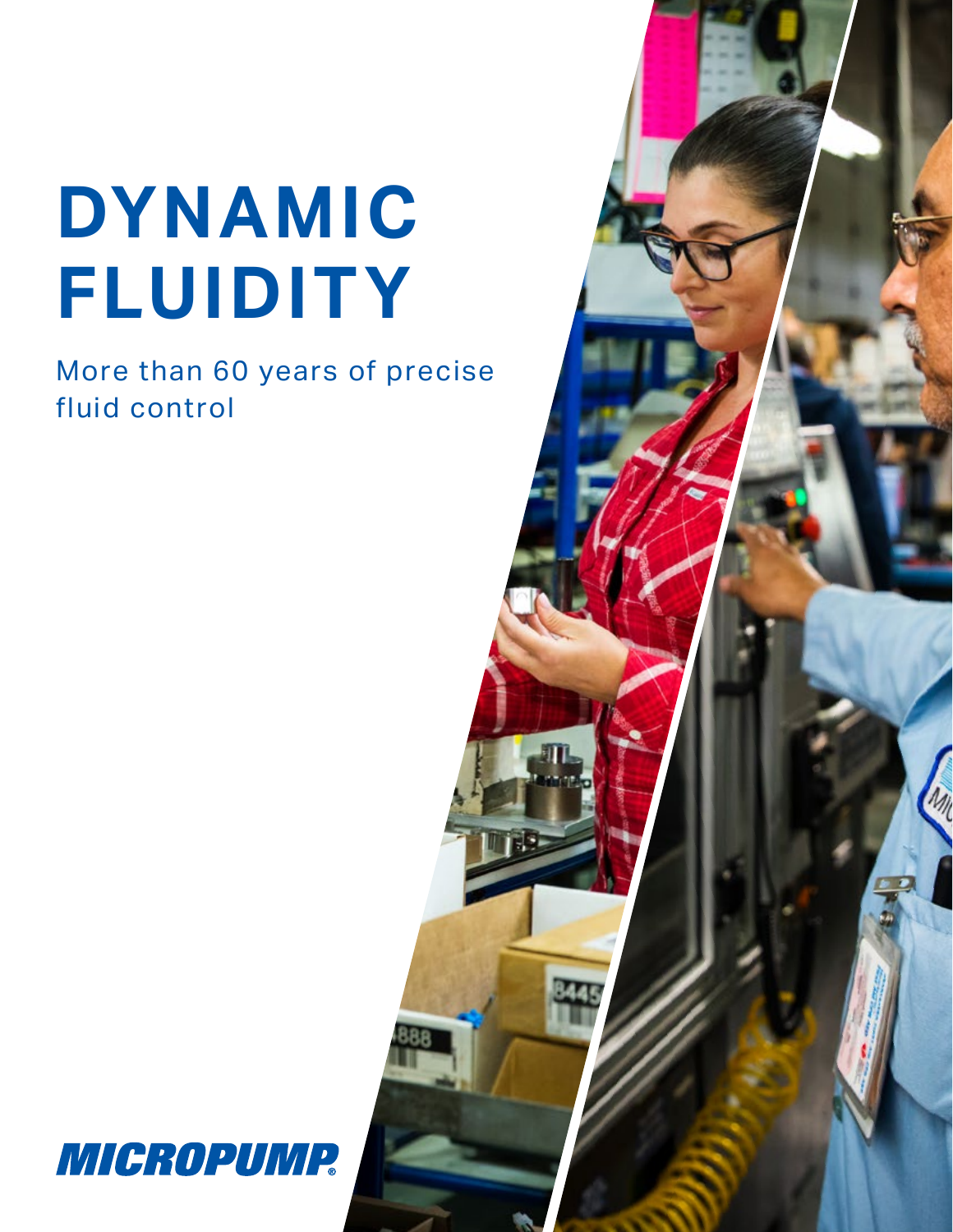### MICROPUMP

## **CONTENTS**

Experts in pump and drive technology - so you don't have to be.

| <b>EXPERTISE</b>                         | $\overline{2}$ | $^{\star}$ |
|------------------------------------------|----------------|------------|
| PUMP TECHNOLOGY                          | 3              | $\star$    |
| <b>FLOW RANGES</b>                       | $\overline{4}$ | $^\star$   |
| <b>PUMPS</b>                             | 5&6            | $^\star$   |
| <b>CUSTOMIZATION &amp; CERTIFICATION</b> | $\overline{7}$ | $^{\star}$ |
| <b>ADAPTER KITS</b>                      | 8              | $^\star$   |
| <b>SOLUTIONS &amp; APPLICATIONS</b>      | 9              | $^\star$   |
| <b>PUMP SIZING</b>                       | 10             | $^\star$   |
| DRIVE & EAGLEDRIVE TECHNOLOGY            | 11 & 12        | $^\star$   |
| <b>DRIVES</b>                            | 13 & 14        | $^\star$   |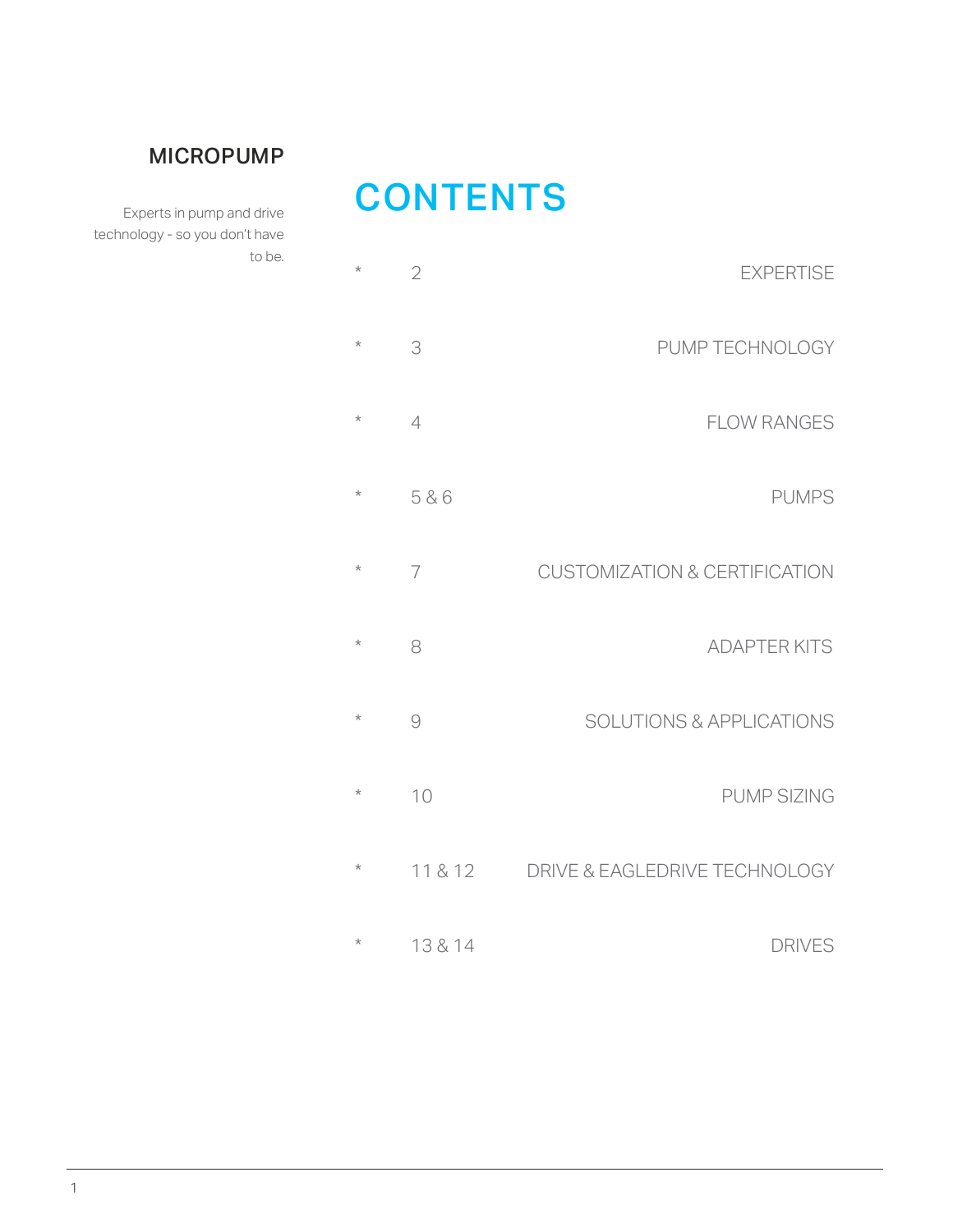## EXPERTISE

Established in 1960, Micropump Inc. is the originator of magnetic drive gear pump technology.

Today, more than six decades later, Micropump still is the market go-to for industry-leading gear pumps whether customers need standard models, configureto-order options, and custom solutions.

Specializing in OEM and industrial pump applications where precise fluid control is required, Micropump combines the highest quality of manufacturing with unparalleled engineering expertise to meet our customers' ever-changing fluid handling needs.

Micropump delivers a higher standard in performance and total confidence in your system design.

> Yesterday Today Tomorrow Micropump delivers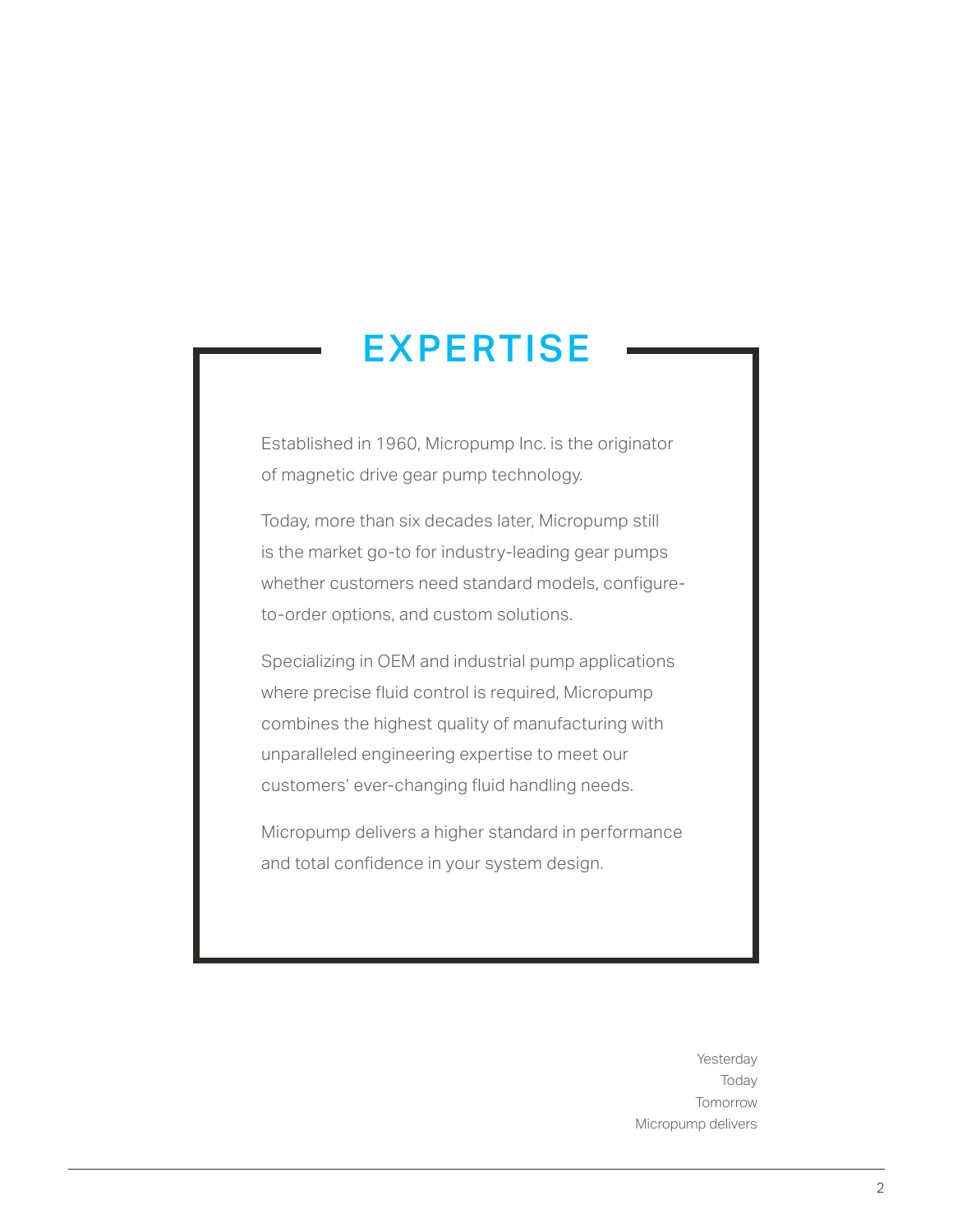## PUMP TECHNOLOGY

60+ YEARS OF EXPERTISE

## Suction Shoe

Our patented suction shoe gear pump solution delivers reliable and high-volumetric efficiency.

This innovative pump provides a reliable solution for accurate, pulseless flow control in high pressure, high temperature environments beyond the range of traditional cavity-style gear pumps.

The suction shoe pump, unlike any other gear pump on the market, self adjusts on the job for wear, offers near zero slip for accurate metering, and stable performance as components wear or thermally expand. Due to this the suction shoe gear pump features easier maintenance with less downtime than standard pumps.

This market exclusive suction shoe gear pump is available only from Micropump.



## Cavity Style

Our cavity style pumps are highly versatile for fluid movement applications. This style of pump can handle a wide range of operating conditions, including pumping abrasive fluids, and can even be designed for reverse pumping.

Our cavity style pumps deliver exceptional pumping performance for any high-precision application. These compact, magnetically driven gear pumps feature a cavity style design with no dynamic seals for applications that cannot tolerate leaks.

Micropump's cavity style pumps boast hydraulically efficient positive displacement design for minimum change in flow over a wide range of differential pressures and temperatures. Additionally, the continuous pulseless flow often eliminates the need for pulse dampening components, minimizes the impact on fluid system components, and minimizes formation of bubbles from dissolved gases or cavitation.



## **Centrifugal**

Our centrifugal pumps utilize integrated impeller and magnet assemblies reduce the number of rotating parts to maximize pump life. Using the unique magnetic drive technology, centrifugal pumps provide excellent chemical resistance and energy-efficient fluid delivery. Centrifugal pumps offer a reliable, simple, long-lasting design for higher flow applications.

Centrifugal pumps consist of an impeller rotating within a casing. Liquid directed into the center of the rotating impeller is picked up by the impeller vanes and accelerated to a high velocity. When the liquid in the impeller is forced away from the center of the impeller, a reduced pressure is produced and consequently more liquid flows forward. There is no closed volume, as in a positive displacement pump, therefore producing a steady flow through the impeller. The pump basically increases the Bernoulli head of the flow between the eye and the exit of the pump.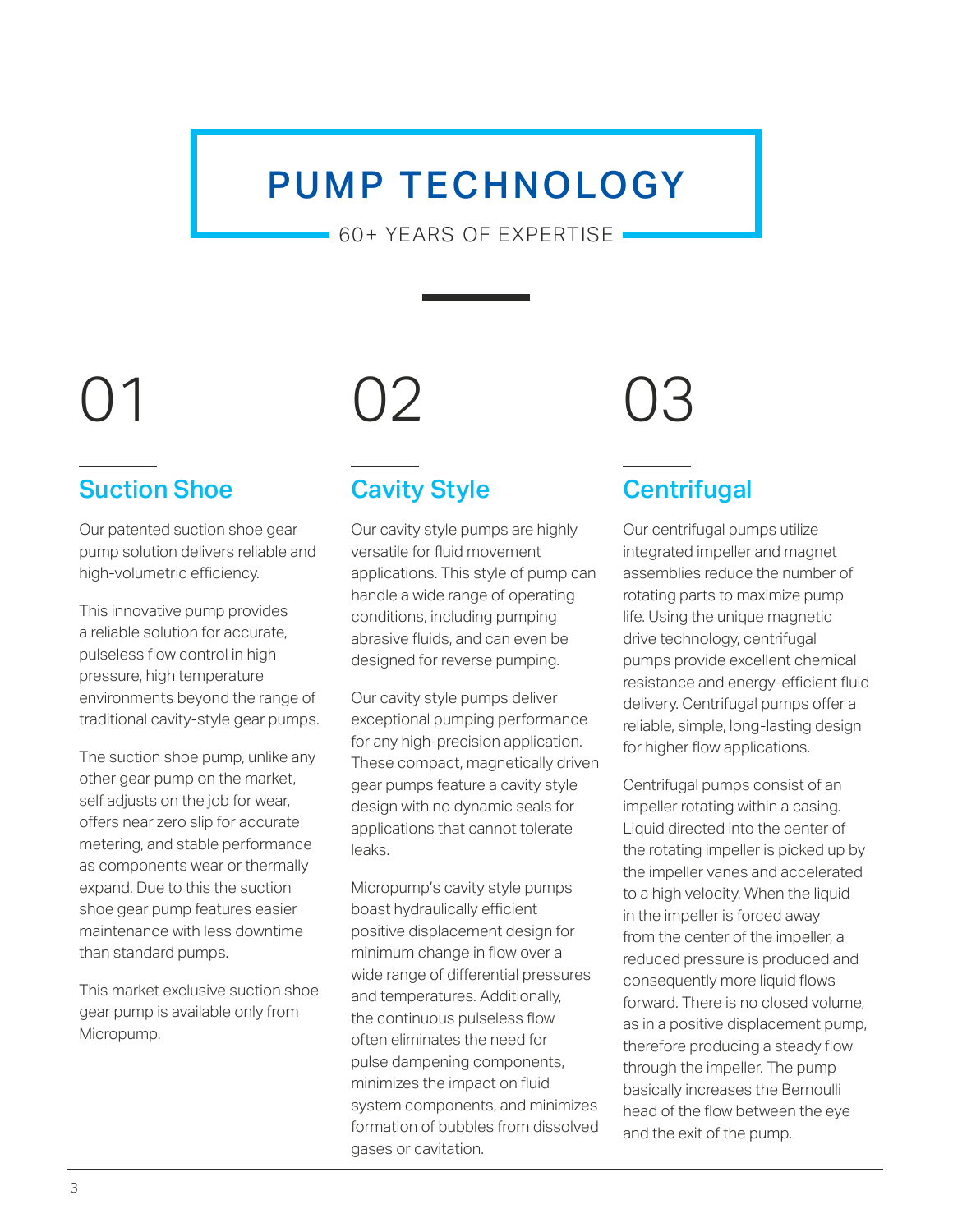## PUMP SERIES

## PERFORMANCE COMPARISON



PRODUCT FLOW RANGES BASED ON CONSTANT SPEED CURVES.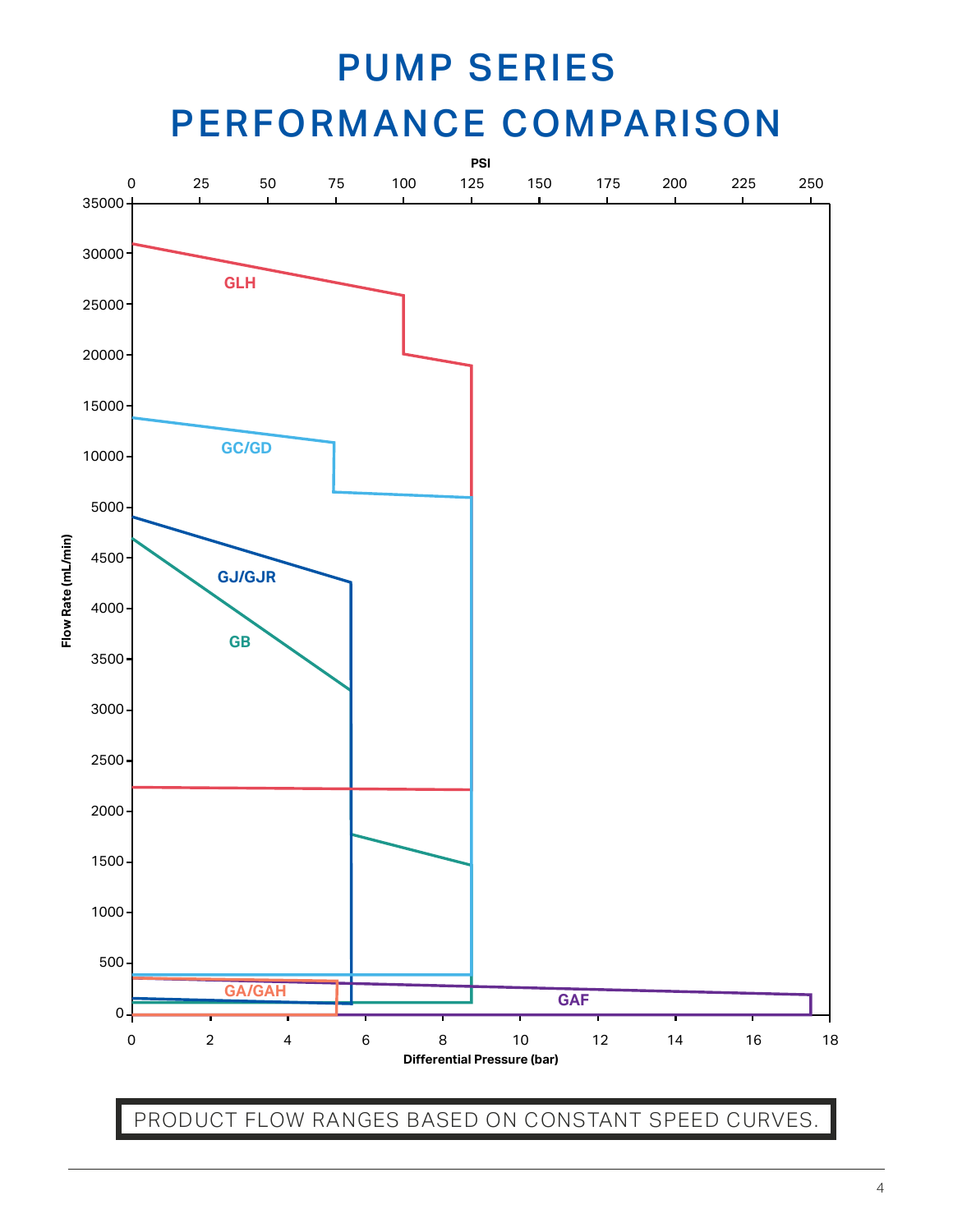

SUCTION SHOE DESIGN SUCTION SHOE DESIGN SUCTION SHOE DESIGN

Displacement: 0.017 ml/rev (X21) 0.042 ml/rev (V21) | 0.092 ml/rev (T23) Differential Pressure (max): 5.2 bar | 75 psi System Pressure (max): 21 bar | 300 psi



GA SERIES GAF SERIES GAH SERIES

Displacement: 0.092 ml/rev (T23) Differential Pressure (max): 17.2 bar | 250 psi System Pressure (max): 21 bar | 300 psi Standard with an EagleDrive™ High Differential Pressures



Displacement: 0.017 ml/rev (X21) 0.042 ml/rev (V21) | 0.092 ml/rev (T23) Differential Pressure (max): 5.2 bar | 75 psi System Pressure (max): 345 bar | 5000 psi **High Pressures** 

### WE INVENTED MAGNETICALLY COUPLED GEAR PUMP TECHNOLOGY, AND

### PATENTED SUCTION SHOE DESIGN

### SELF- COMPENSATES FOR WEAR.

NEAR ZERO SLIP.

LONGER PUMP LIFE.



GB SERIES GC SERIES SUCTION SHOE DESIGN SUCTION SHOE DESIGN

Displacement: 0.26 ml/rev (P23) 0.58 ml/rev (P25) | 1.17 ml/rev (P35) Differential Pressure (max): 8.6 bar | 125 psi System Pressure (max): 21 bar | 300 psi



Displacement: 0.811 ml/rev (M23) 1.82 ml/rev (M25) | 3.48 ml/rev (M35)) Differential Pressure (max): 8.6 bar | 125 psi System Pressure (max): 103 bar | 1500 psi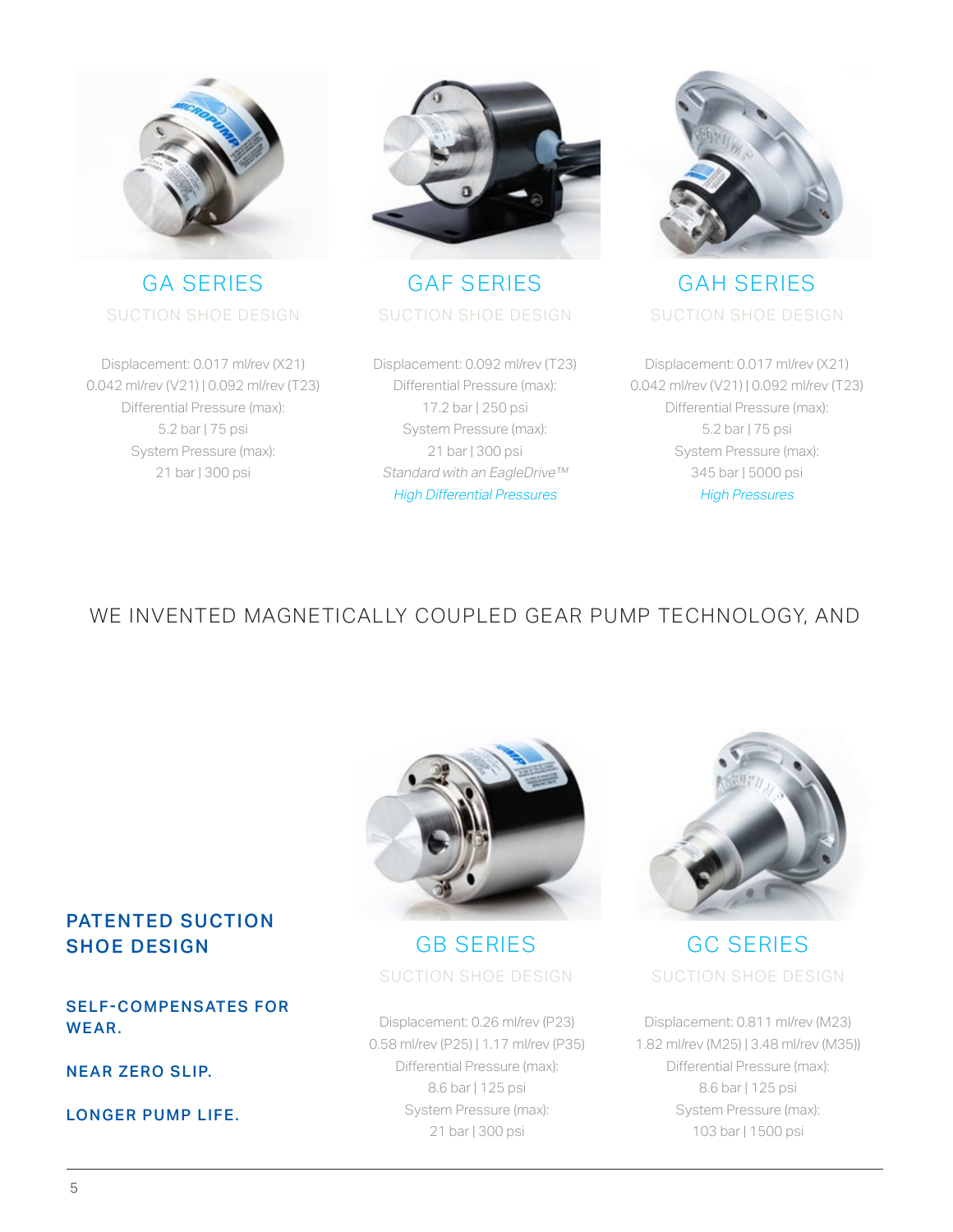

Displacement: 0.316 ml/rev (N21) | 0.64 ml/rev (N23) | 0.91 ml/rev (N25) | 1.23 ml/rev (N27) Differential Pressure (max): 5.5 bar | 80 psi System Pressure (max): 21 bar | 300 psi



GJ SERIES GJR SERIES CAVITY DESIGN CAVITY DESIGN

> Displacement: 0.316 ml/rev (N21) | 0.64 ml/rev (N23) Differential Pressure (max): 4.0 bar | 58 psi System Pressure (max): 21 bar | 300 psi Abrasive Fluids

MICROPUMP PUMPS SUPPORT FOUR MAJOR APPLICATION CATEGORIES FOR FLUID HANDLING.

> DOSING. METERING. CIRCUL ATION. TRANSFER.

### WE CONTINUE TO LEAD IN DESIGN AND INNOVATION.



Displacement: 3.48 ml/rev (M35) Differential Pressure (max): 6.9 bar | 100 psi System Pressure (max): 103 bar | 1500 psi



GD SERIES GLH SERIES CAVITY DESIGN CAVITY DESIGN

Displacement: 4.6 ml/rev (H21) 6.2 ml/rev (H23) | 7.7 ml/rev (H25) Differential Pressure (max): 8.6 bar | 125 psi System Pressure (max): 103 bar | 1500 psi High Pressures



CA SERIES DYNAMIC DESIGN

Head (max): 8 m | 26.25 ft Recommended Max Speed: 6,000 RPM System Pressure (max): 14 bar | 200 psi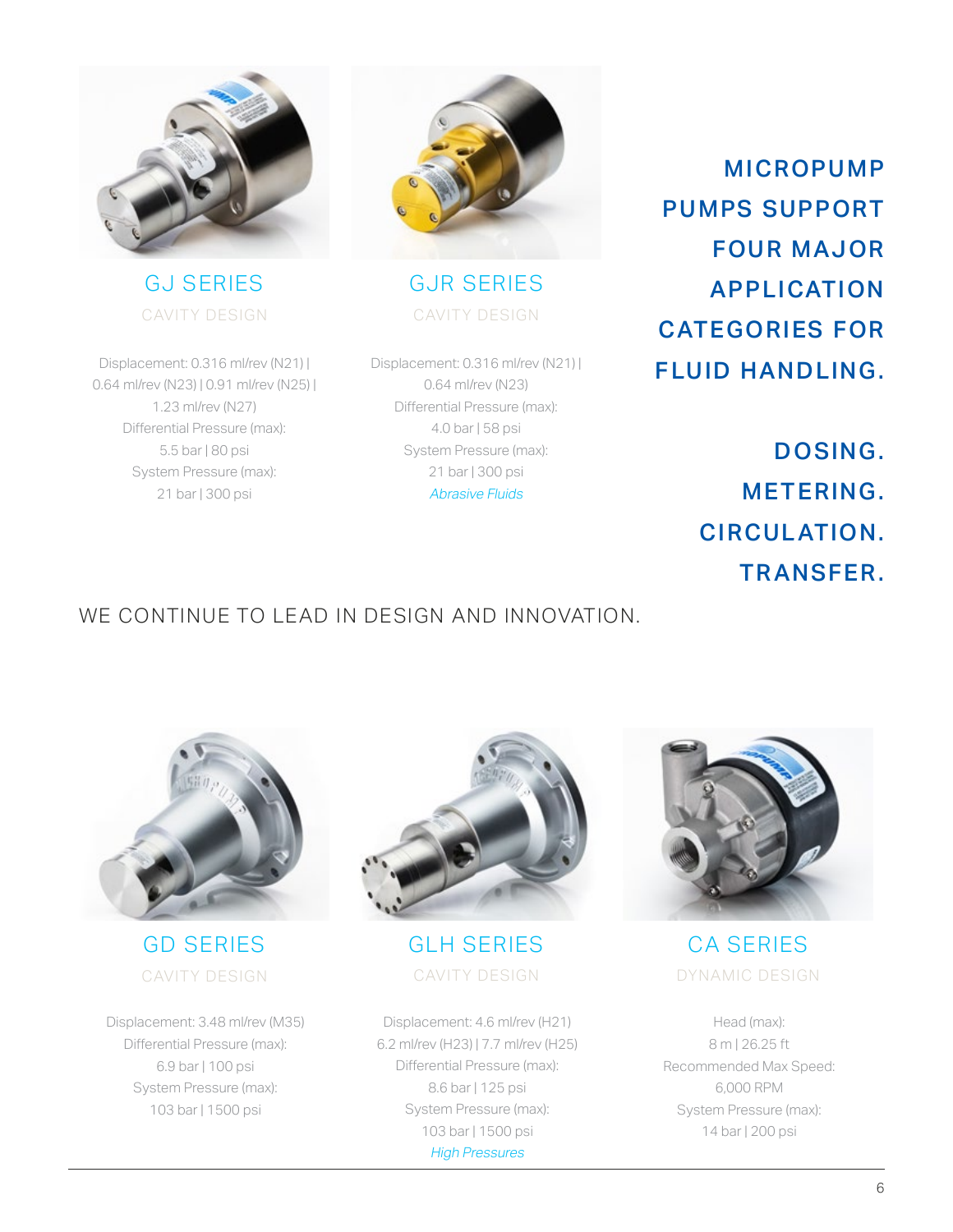

Micropump products are configured with many material options, including high strength, chemical-resistant advanced-engineered composites. Numerous wetted material options are available to ensure our products' compatibility with the extensive range of fluids used in the many markets we serve.

Additionally, our pumps can be designed to withstand extreme environments such as intense heat, abrasives or freezing conditions. Overall, the materials from which we construct our pumps help deliver precise and durable performance.

MICROPUMP INCORPORATES DESIGNS TO MEET SAFETY, REGULATORY AND COMPLIANCE CERTIFICATIONS



Find out about our ATEX and UKEX certification and which products are rated for explosive environments.



Our products have been assessed and deemed to be compliant with all current CE and UKCA regulations for incorporation into customers' systems, applications, and facilities within the EU & UK.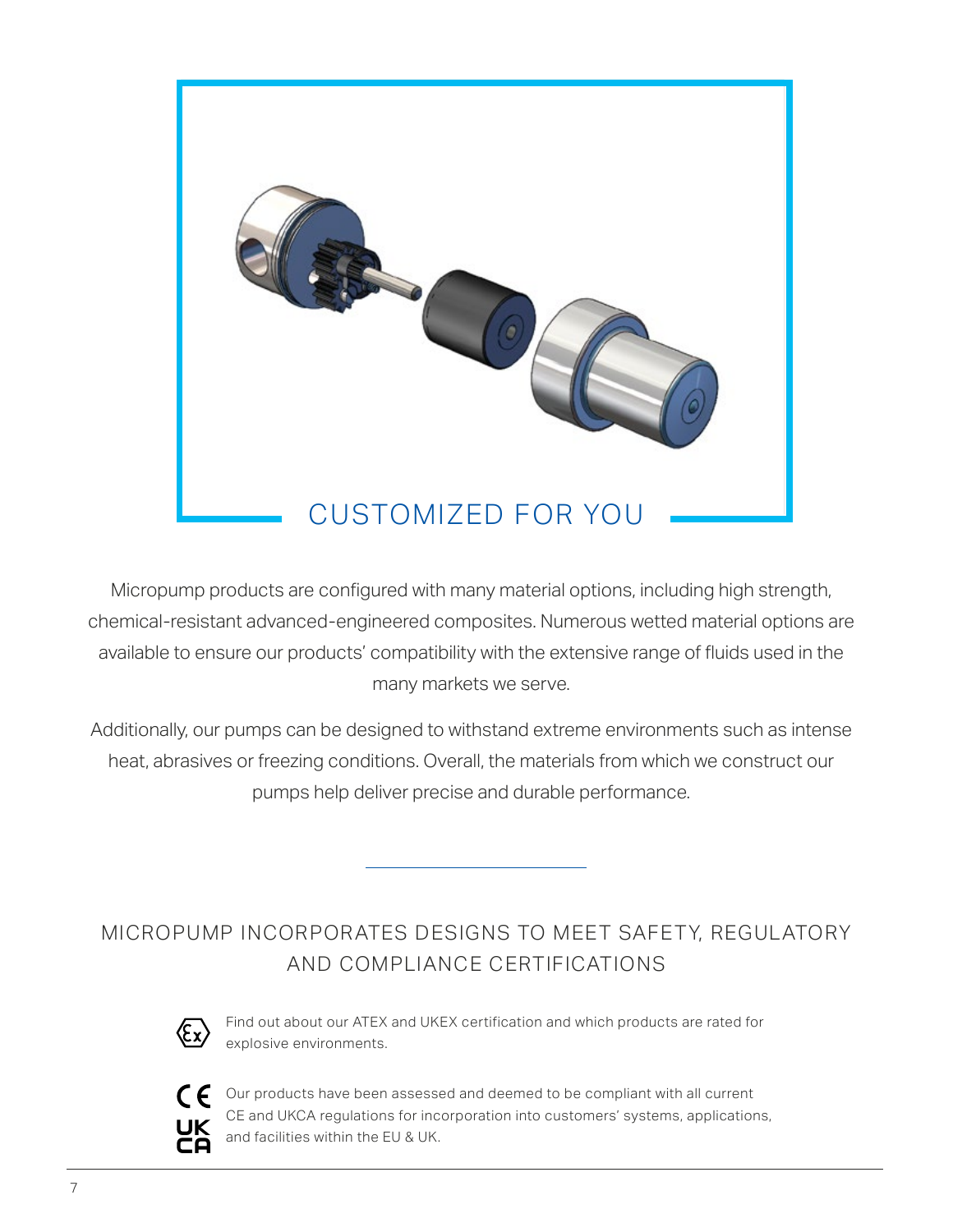

## Adapter kits - Flexibility when you need it.

Our adapter kits feature separate components - available for versatile interface with NEMA 56C, 143/145TC and IEC (metric) frame motors. These adapter kits allow for the greatest flexibility when it comes to matching the best pump to your motor choice.

By utilizing an adapter kit, users can select a Micropump pump to improve systems without needing to change out existing motors. Even more, in the future, the lifetime of the pump can be extended with the ability to swap a replacement motor.

Now pumps or motors are easily interchangeable and allows customers to make the installation of the adaptor with a few simple bolts and screws provided with the kit.

The new adapter kits utilize standard product numbers to streamline and simplify ordering. Also, by offering a compatible solution with separate components, the adapter kit allows for easy replacement of specific parts if needed and removes the potential of having to pay for unnecessary parts.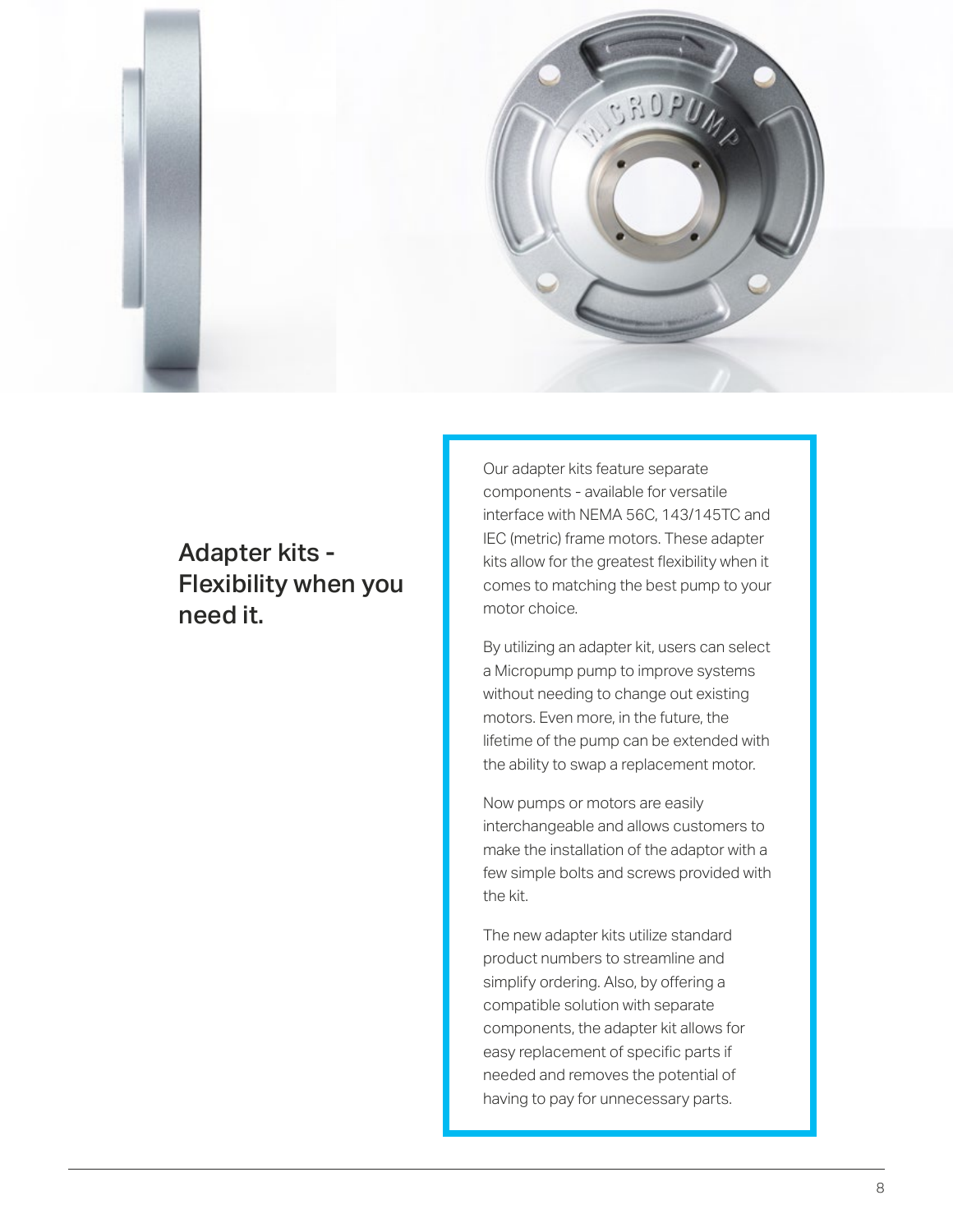## SOLUTIONS APPLICATIONS

### INDUSTRY EXPERTISE

- AEROSPACE.
- AGRICULTURE.
- AVIATION.
- AUTOMOTIVE.
- BIOTECHNOLOGY.
- CHEMICAL & PETROCHEM.
	- ELECTRONICS.
		- ENVIRONMENTAL.
	- FOOD & BEVERAGE.
		- MEDICAL.
			- METALS.
			- MINING.
		- OIL & GAS.
	- PHARMACEUTICAL.
		- POWER.
	- PAINTS, INKS AND DYES.
		- REFINING.
		- TR ANSPORTATION.
	- WATER & WASTEWATER.

## **Precise and critical fluid handling**

Micropump brings more than six decades of industry and application solutions to help our customers meet the ever-changing demands of their industries.

US-made with the highest of quality standards, reliable, and precise, our pumps are uniquely engineered to meet the world's most challenging pump application requirements. Even more, our pumps contribute superior fluid movement and hydraulic efficiency while requiring low power consumption for overall optimized wire-to-water efficiency.

Micropump has partnered with leading global companies. We are partners with our customers in every sense of the word. We work to understand your system goals, how our technology can create the greatest value, and the regulations that must be followed. We turn that knowledge into optimized systems designed specifically to meet your technical, operational, financial and business goals.

Allow our team to apply our industry and application experience to benefit your project. With our experience, we have unequaled expertise in matching pump technology to application needs. We have the expertise needed to help customers design the most optimized pumping solutions for their system needs.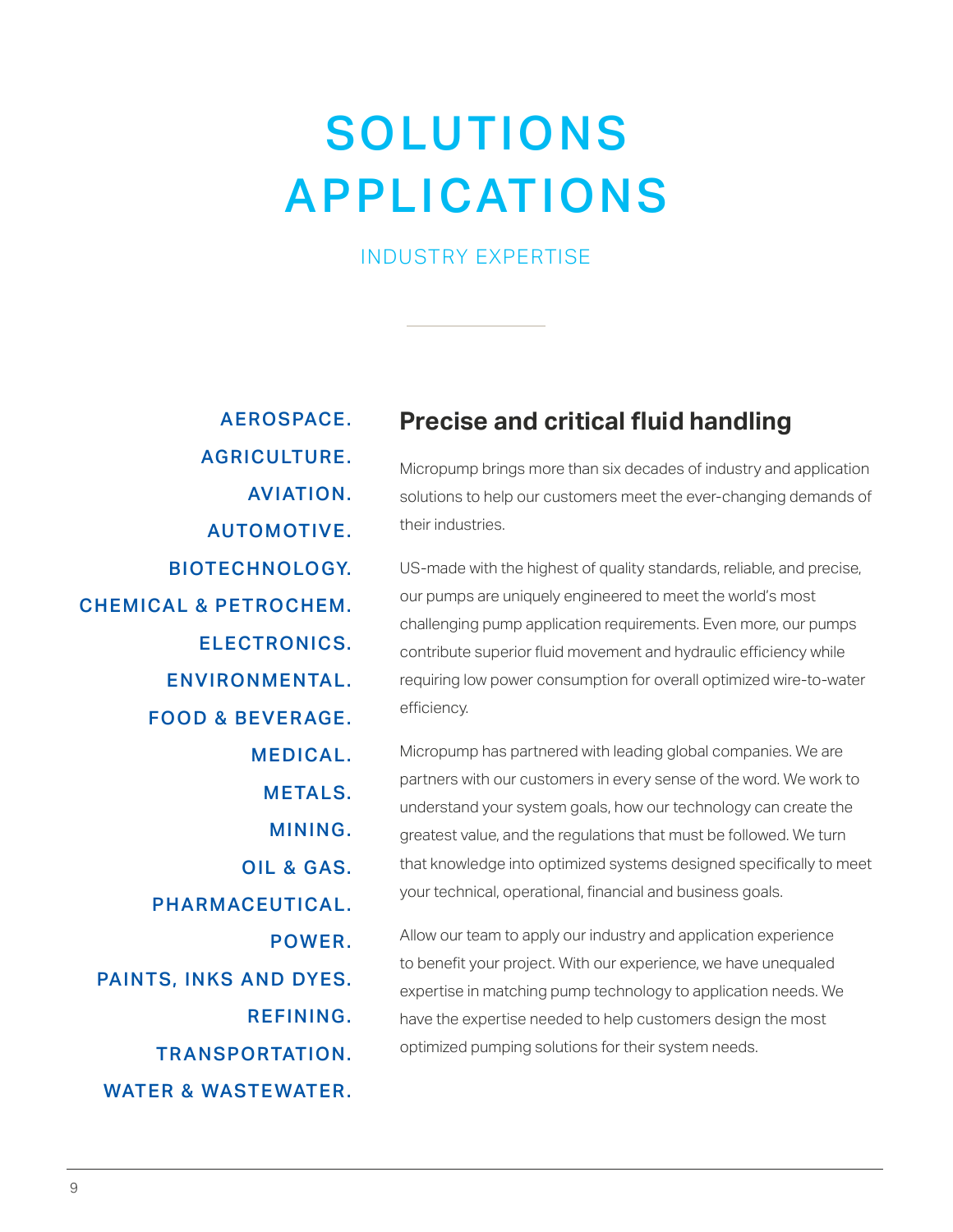## PUMP SIZING

FROM SMALLEST TO LARGEST - COMPACT DESIGN FOR EASY INTEGRATION

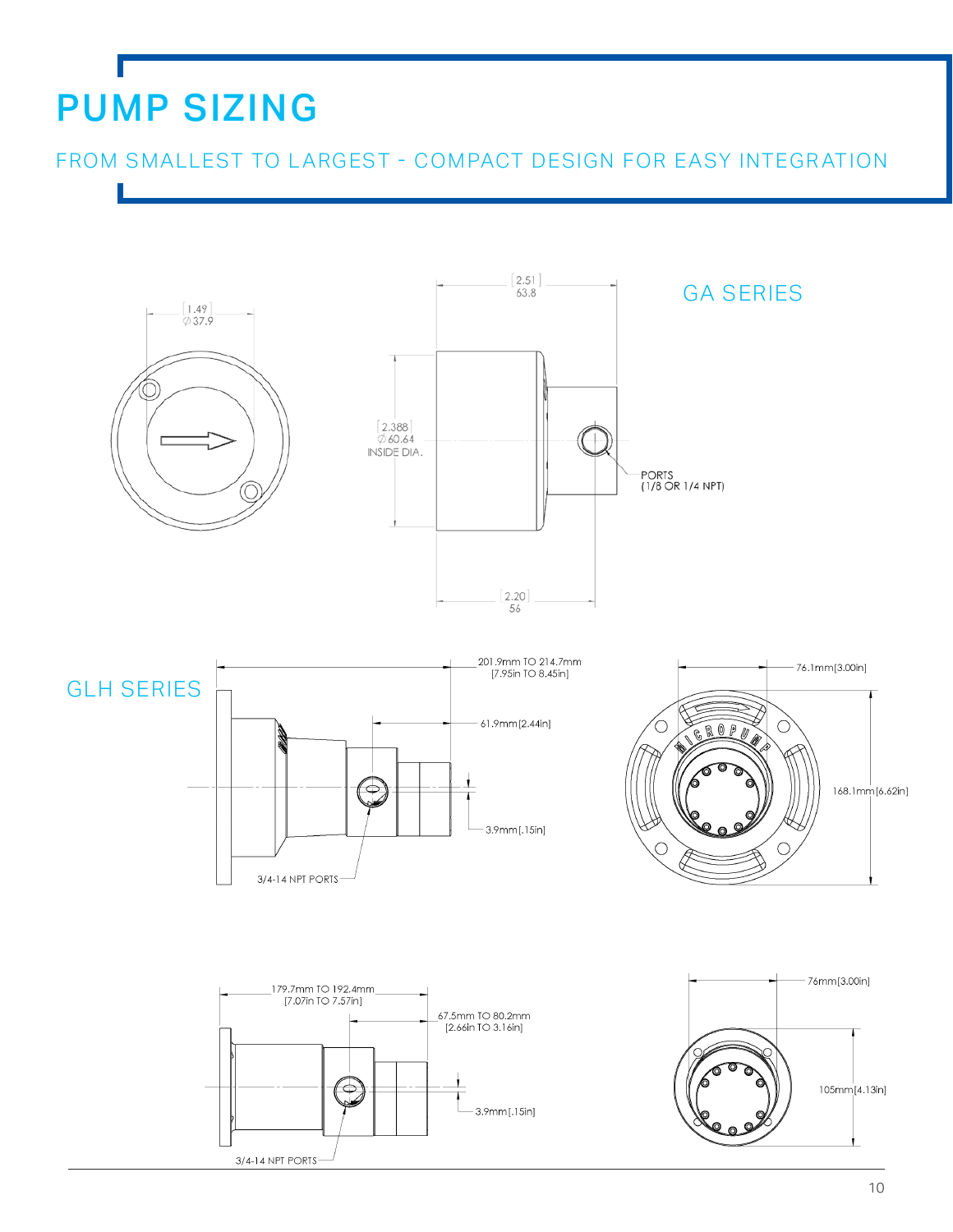## DRIVE TECHNOLOGY

MAGNETICALLY DRIVEN

## OUR TECHNOLOGY IS SECOND TO NONE. MICROPUMP DRIVES AUGMENT YOUR SYSTEM PERFORMANCE.

Micropump magnetic drive pumps, also known as magnetically coupled pumps, vary from the traditional direct mechanical shaft style with the elimination of any required shaft sealing.

Magnetic drive pumps consist of two magnets - a drive magnet placed on the motor shaft which initiates motion to a driven magnet completely sealed within the pump head and connected to the driving gear. The driven magnet is a wetted component and is totally encapsulated. The two magnets couple automatically such that the drive magnet turns the driven magnet and gears without physical contact.

Other benefits of magnetic drive pumps include better transfer of motor power to the pump and little to no heat transfer from the electric motor. Also, the use of magnetic coupling softens any shock or spike torques, and in instances where the load may become too great, magnetic couplings can temporarily de-couple instead of damaging the pump.

For many applications, magnetically driven gear pumps can provide a superior solution due to lack of dynamic seals, smooth flow, self priming capabilities, a direct relationship between pump rotational speed and flow, and small sizes for a variety of

applications. Due to the lack of dynamic seals, magnetically driven gear pumps are ideal in applications with no tolerance for leaks or potentially difficult to seal liquids. Additionally, the seal-less design doesn't require maintenance events such as flushes for difficult fluids, pump trips, replacement or other unscheduled downtime. The elimination of seals is a great improvement for performance, reliability and availability of our magnetically driven gear pumps.

Our magnetically driven gear pumps can be manufactured to meet tight tolerances to achieve optimal, repeatable performance.

Micropump's magnetically driven gear pumps can be driven by a variety of different means including AC motors, DC brush motors, DC brushless and stepper motors.

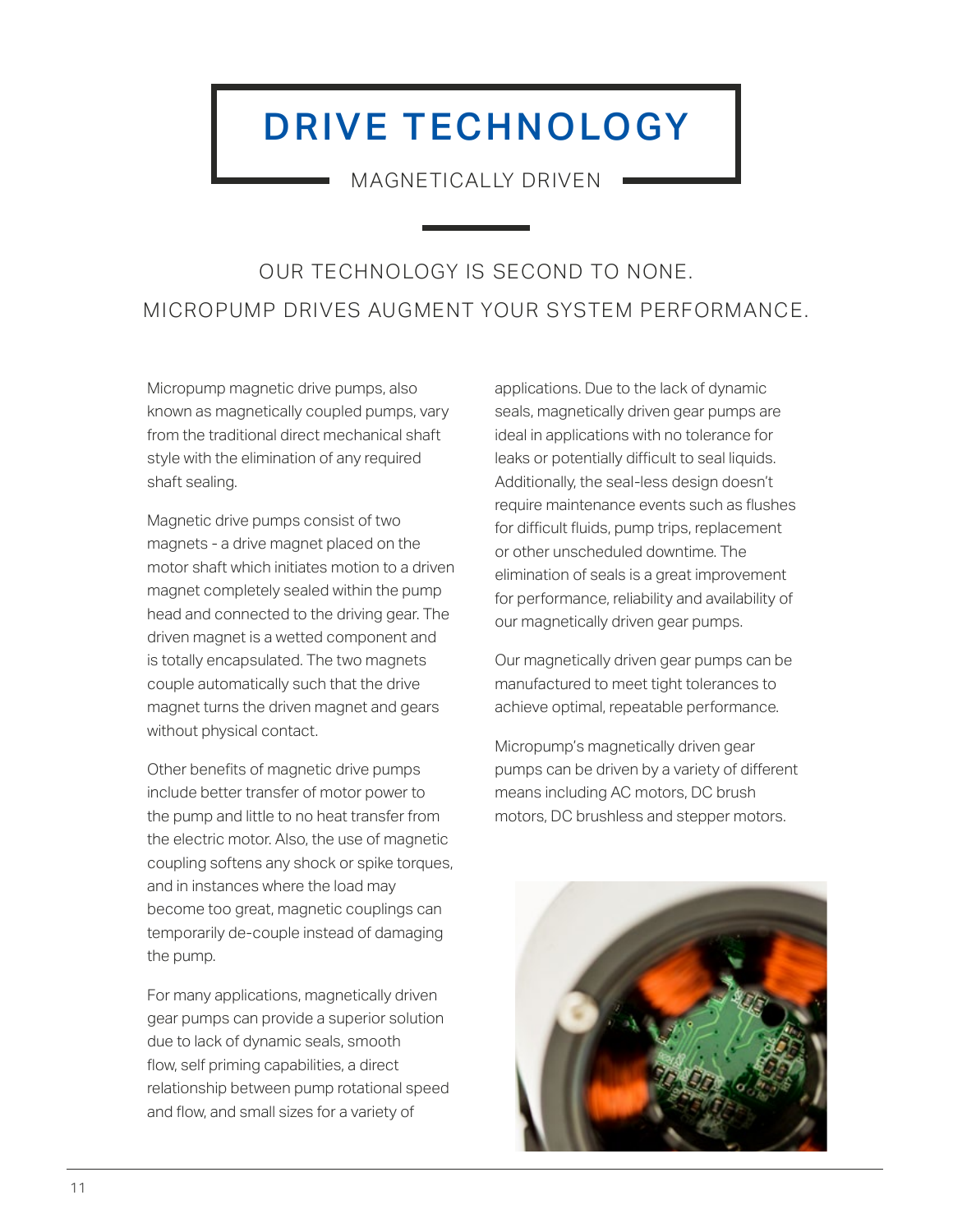



### EAGLE DRIVE

The Micropump EagleDrive™ was created to integrate the pump and motor for an optimized design. By eliminating the need for the hub assembly and adapter, the size envelope is reduced further and decoupling is eliminated. Reliability is even more improved with the lack of moving parts in the drive. The torque and power is even increased for higher flow rate capability.

With the drive and pump integrated in a single, compact unit, the EagleDrive™ is an ideal solution to solve many of the previous shortcomings of separate units. The rotating electromagnetic field, which is induced in the fixed and stationary stator by a controller, couples with and turns the permanent magnet sealed inside the pump. The controller offers thermal and overload protection to the drive. It allows for an external control signal (0-5 VDC) to provide adjustable speed and as a result, regulate pump flow. With the built-in microprocessor control, fault signals and tachometer output allow for easy system integration.

The close coupling of the pump and motor is IP55 rated with static seals between the pump and drive to protect from water and dust. Our technology improves reliability under extreme temperature and vibrations. The EagleDrive™ also features low power consumption for minimal impact to your overall system operations.

The EagleDrive™ is available in EL and MS models. Both are manufactured with Ryton® housing and standard cables are sealed with nylon pull-relief fitting. Both models are have options for open-frame, without housing or cable for optimal OEM installations.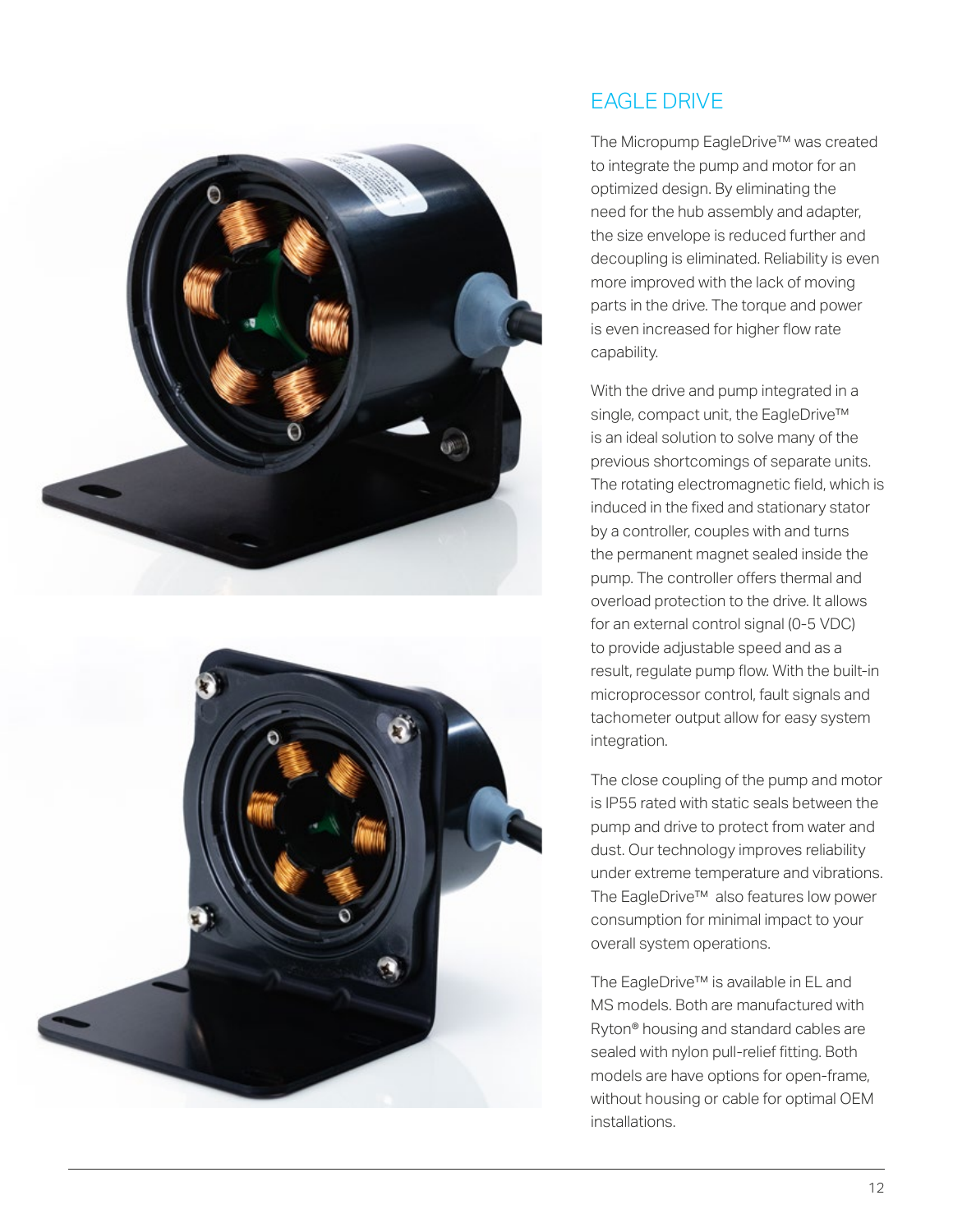





DC DRIVE DC DRIVE DE DE DE DRIVE



DB 380.A DRIVE DB 380.B DRIVE DC 331A.C DRIVE

24DC brushless drive for GA, GB and GJ 24DC brushless drive for GA, GB and GJ Seires pumps. A mount Continuous duty 0-5 VDC speed control Tach output 500-4,600 RPM

Seires pumps. B mount Continuous duty 0-5 VDC speed control Tach output 500-4,600 RPM

Brush type, permanent magnet drive for GA and GJ (N21) Series pumps. C mount Intermittent duty 0-12 VDC 500-6,000 RPM

## OUR QUALITY SYSTEMS ARE AMONG THE BEST IN THE BUSINESS. WE ARE CERTIFIED TO ISO 9001:2015 STANDARDS.



DC 306.A DRIVE DJ 604.A DRIVE DC DRIVE AC DRIVE

Brush type, permanent magnet drive for GA, GB, GJ (N21, N23, N25) Series pumps. A mount Continuous duty 0-24 VDC 500-4,000 RPM



Shaded pole drive for GA, GB, GJ, and CA Series pumps. A mount Continuous duty 115/230 VAC 3450 RPM



DJ 605.A DRIVE AC DRIVE

Shaded pole drive for GA, GB, GJ, and CA Series pumps. A mount Continuous duty 115 VAC 3450 RPM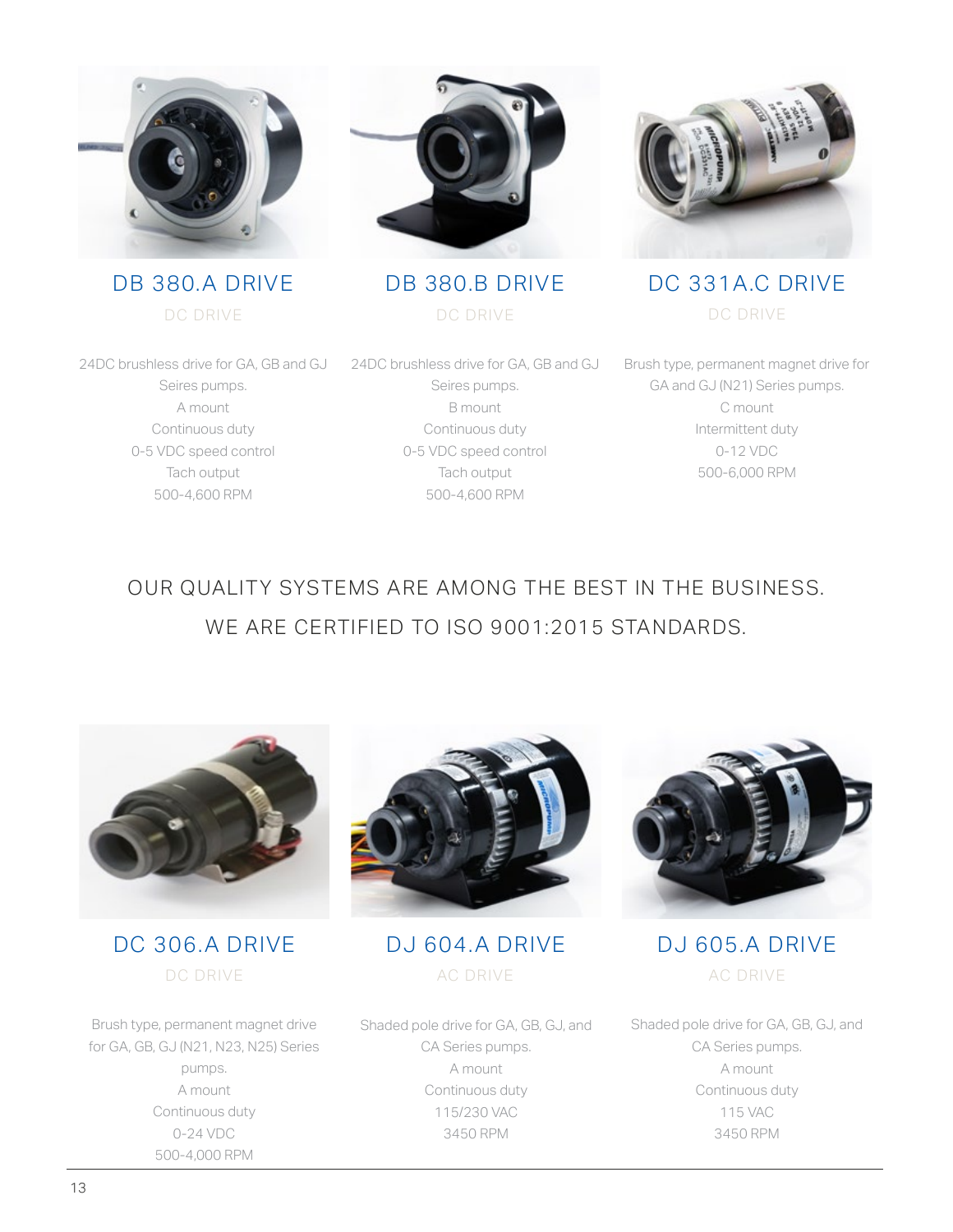

DC 332A.C DRIVE DC 336.C DRIVE DC 361.C DRIVE



DC DRIVE DC DRIVE DE DE DE DRIVE



Brush type, permanent magnet drive for GA and GJ (N21) Series pumps. C mount Intermittent duty 0-24 VDC 500-6,000 RPM

Brush type, permanent magnet drive for GA Series pumps. C mount Intermittent duty 0-24 VDC 500-8,000 RPM

Brush type, gear reduction drive for GA Series pumps. C mount Intermittent duty 0-24 VDC 100-500 RPM

MICROPUMP DRIVES ARE DESIGNED TO MOUNT DIRECTLY TO OUR PUMPS AND INCLUDE ALL COMPONENTS AND HARDWARE NECESSARY TO SIMPLIFY YOUR PURCHASE.



DN 519.A DRIVES DP 415A.A DRIVE AC DRIVE AC DRIVE

Explosion proof drive for GA, GB, GJ, and CA Series pumps. A mount Continuous duty 115/230 VAC 3450 RPM Explosion Proof



Universal drive for GA, GB, GJ, and CA Series pumps. A mount Intermittent duty 115 VAC 500-9,000 RPM



DV 955.A DRIVE AIR MOTOR

Explosion proof. Air vane drive for GA, GB, GJ, and CA Series pumps. A mount 5-80 psi 500-10,000 RPM